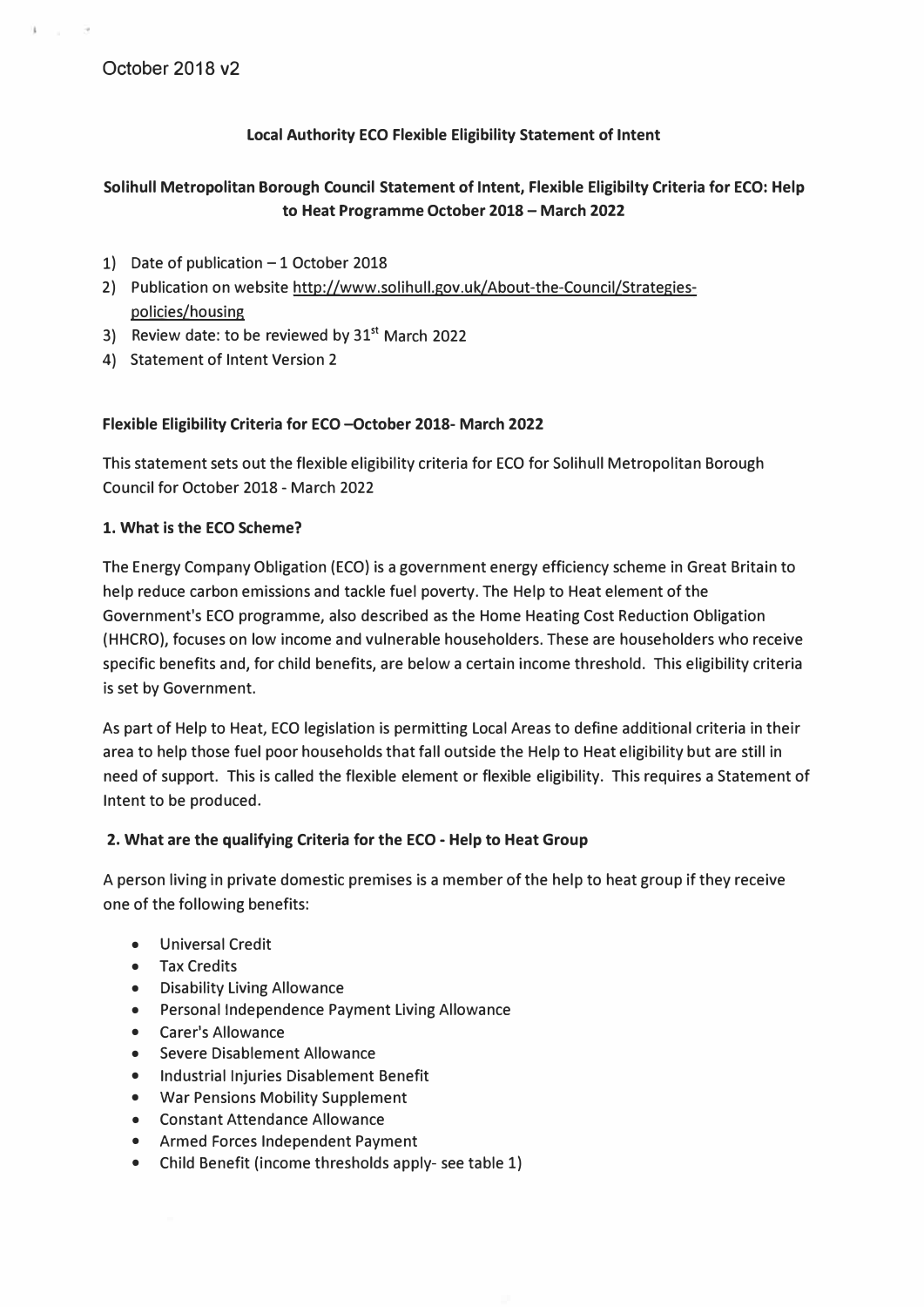| Type of claim | Number of children or qualifying young persons |         |         |           |  |
|---------------|------------------------------------------------|---------|---------|-----------|--|
|               |                                                |         |         | 4 or more |  |
| Single claim  | £18,500                                        | £23,000 | £27,500 | £32,000   |  |
| Joint claim   | £25,500                                        | £30,000 | £34,500 | £39,000   |  |

### Table 1: Qualifying income thresholds for households in receipt of child benefit

The Help to Heat criteria is set by Government.

### 3. What is Flexible Eligibility?

For the period running from October 2018 - March 2022 energy suppliers will be able to achieve up to 25% of their Help to Heat target in households falling outside of the eligibility criteria described in section 2 above, who are defined as eligible by local authorities through their Statement of Intent.

There are two main categories of private tenure targeted by the scheme:

- People living in fuel poverty, in particular those not in receipt of eligible benefits  $\bullet$
- People living on a low income and vulnerable to the effects of living in a cold home  $\bullet$

In addition, a proportion of non-fuel poor homes (in-fill) can be allowed for Solid Wall Insulation projects. In-fill can also apply to affordable warmth projects for example providing heating in blocks of flats.

### 4. The Roles and Responsibilities of the Local Authority

The council is required to:

- Produce and publish a Statement of Intent
- Produce, authorise and issue the declaration determining a household to be eligible
- Retain information to sufficiently evidence that a household meets the criteria outlined in the Statement of Intent for future reporting or audit

### 5. Fuel Poverty

The latest fuel poverty figures for Solihull were published in June 2018. In 2016, 8,816 households (9.8%) in Solihull were fuel poor; this has improved from 10.6% in 2017 following interventions.

Fuel poverty at local level uses lower super output areas (LSOAs) which are small areas covering around 1500 residents. As a borough we have 37 LSOA with fuel poverty higher than the national average of 11.1%.

In defining our criteria we need to consider all the implications not just fuel poverty that might lead to a household being on a low income and vulnerable to cold. We have looked into details of deprivation (specifically IMD data), income and health to help define the criteria we have chosen.

The Council has for many years appreciated the need to promote home energy efficiency and support vulnerable residents in achieving an affordable heating regime. Given rising energy prices and Climate Change, it has never been more important to ensure that we conserve energy and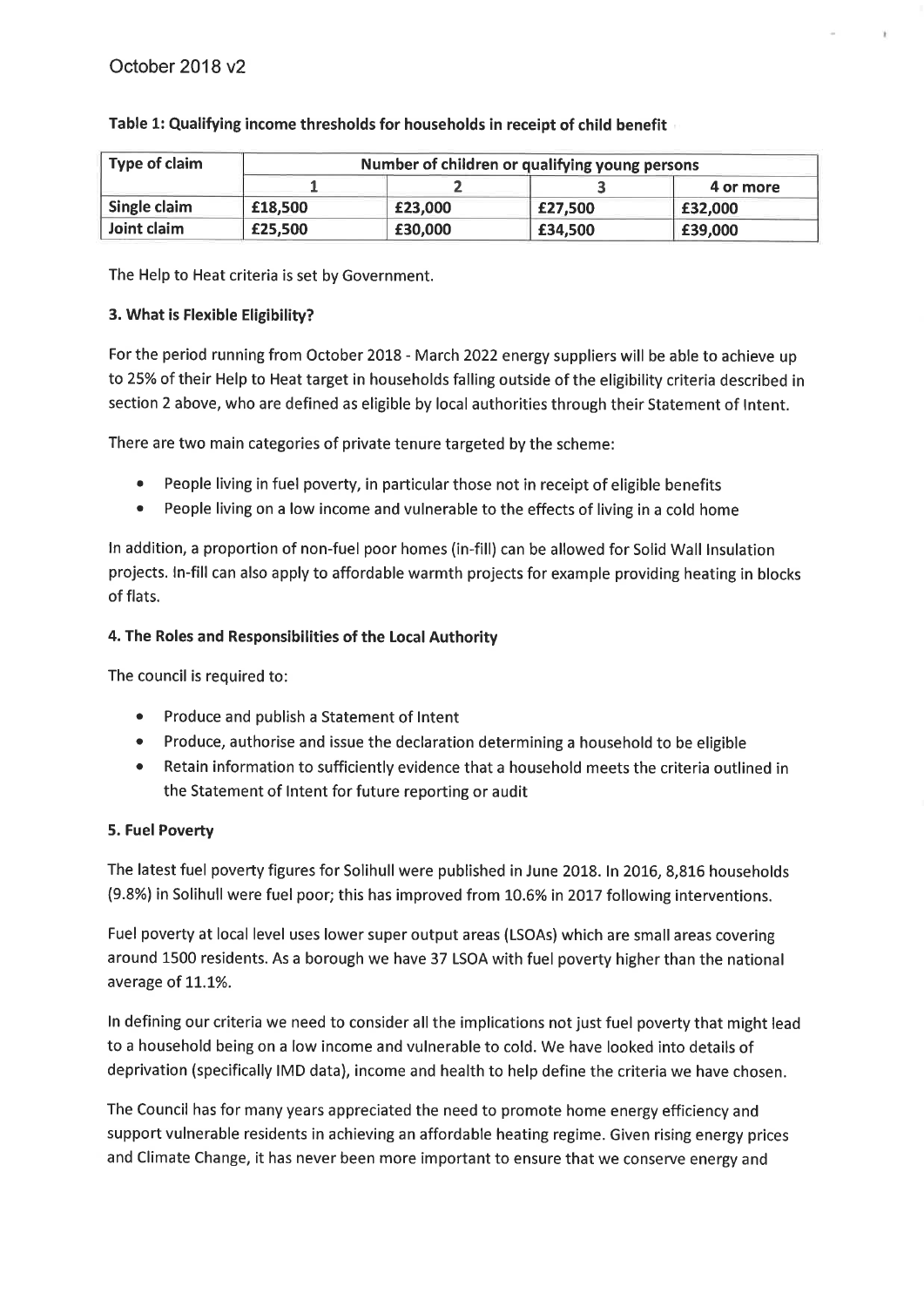# October 2018 v2

promote, at the domestic level, the use of low and zero carbon energy sources and support residents in lowering fuel costs.

#### 6. How we intend to identify eligible households

Evidence base:

Deprivation – Solihull is a relatively polarised borough. This is reflected in the fact that compared to other local authorities in England a relatively high proportion of LSOA's are in the most deprived 10% in the country. The borough has at least 10 LSOA's in the most deprived 5% of neighbourhoods in England in each crime, employment and income domains.

All of the LSOA's in the bottom 10% nationally for overall deprivation in 2015 are in North Solihull regeneration areas. In total 20 out of the 29 LSOA's in the wider North Solihull area are in the deprived 20% in the country.

Green Hill (Shirley East) and Hobs Moat North (Lyndon Wards) are the only LSOA's outside of the regeneration area in the bottom 20% nationally, with Olton South, Ulverley East (Lyndon) and Solihull Lodge (Shirley West) also in the most deprived 30% in the country. It is therefore important that we ensure that households in these LSOA's are able to access energy efficiency measures.

Income – Although Solihull is often perceived to be an area of wealth, as with the IMD data there are areas of the borough with income levels that fall below the national averages. Earnings are a limited way of assessing prosperity, as this data does not take into account employment rates, family structure or factors such as housing costs.

Health - Solihull has a relatively old and ageing population. 43,900 people are aged over 65+ (21% of population compared to England average of 18%). Census measures of health show that older people in Solihull have a similar health profile to England. However, on some indicators of health and care, performance is below average. For instance,

- Falls significantly higher rate of injuries for over 54's than England
- Flu vaccination below national average (at risk groups 43.1% (45%), 65+71.3% (71%). This is a reduction on previous year.
- Solihull figures for excess winter deaths in the over 85's is one of the highest in the West  $\bullet$ Midlands (3 year average)

The Council will continue to support vulnerable households targeting people with the following characteristics

- i. Aged over 60, and particularly those over 75
- ii. Children under 5 and pregnant mothers
- Respiratory disease (COPD, asthma) iii.
- iv. Cardiovascular disease (e.g. ischaemic heart disease, cerebrovascular disease)
- v. Moderate to severe mental illness (e.g. schizophrenia, bipolar disorder)
- vi. Substance misusers
- vii. Dementia
- viii. Neurobiological and related diseases (e.g. fibromyalgia, ME)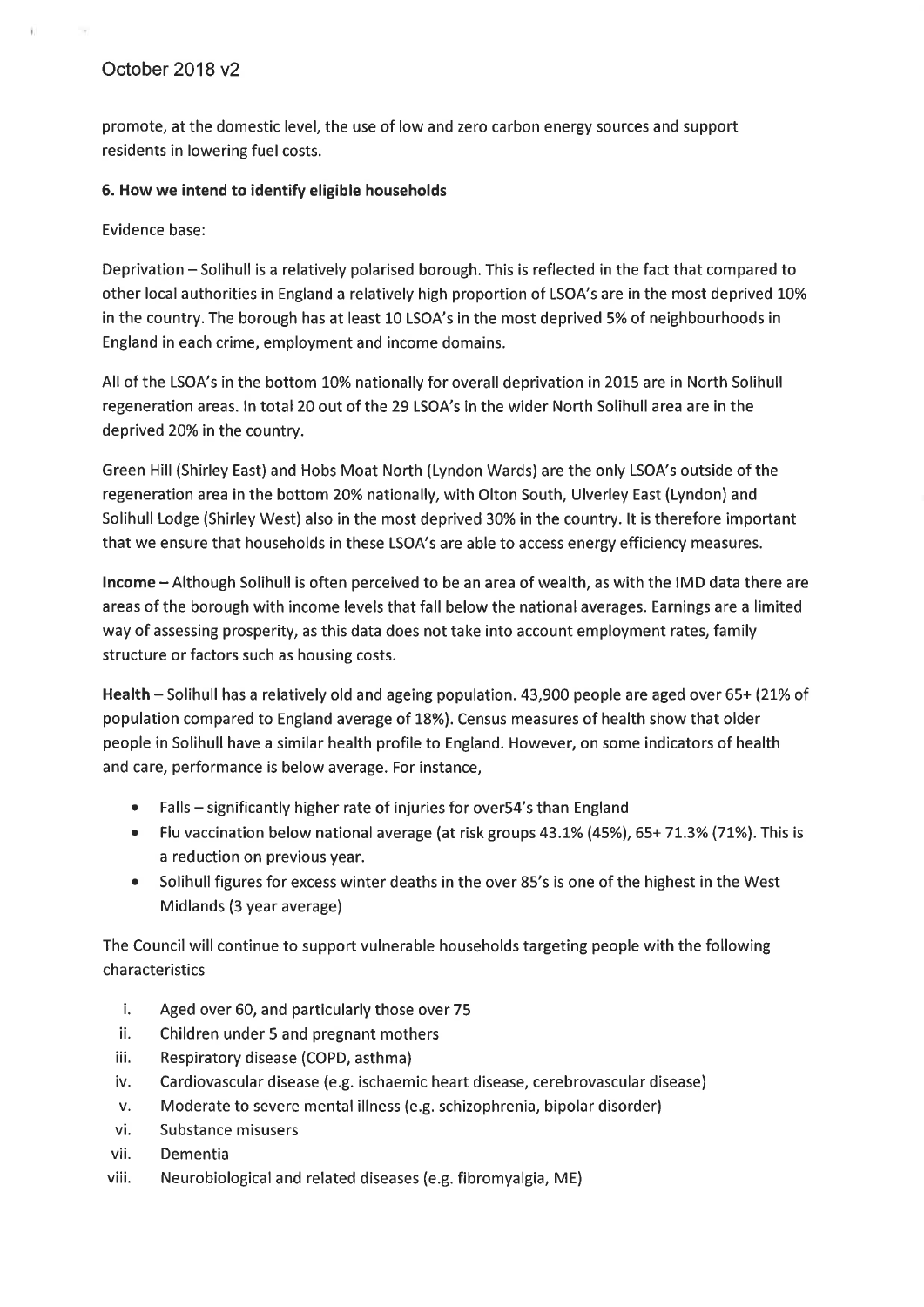- ix. Cancer
- Limited mobility  $\mathsf{x}$ .
- xi. Haemoglobinopathies (sickle cell disease, thalassaemia)
- xii. Severe learning disabilities
- xiii. Autoimmune and immunodeficiency diseases (e.g. lupus, MS, diabetes, HIV)

Due to the diversity of households in the borough, we have developed a number of criteria to ensure that we address household vulnerability to both fuel poverty and cold.

| <b>Criteria</b>                                                                                                                                                                                                                                                                                                       | <b>Owner occupiers</b><br>eligible | Privately<br>rented eligible                                             |
|-----------------------------------------------------------------------------------------------------------------------------------------------------------------------------------------------------------------------------------------------------------------------------------------------------------------------|------------------------------------|--------------------------------------------------------------------------|
| Criteria 1: Low Income High fuel Costs (LIHC) fuel poverty<br>data 2016. Any household within an LSOA with fuel poverty<br>levels above the national average with a household income<br>below the boroughs mean of £31,796 (gross) per annum<br>with high energy costs or under heating the home will be<br>eligible. | ν                                  | X                                                                        |
| Criteria 2: Anyone who has qualified for a Disabled Facilities<br>Grant in the last 3 years.                                                                                                                                                                                                                          | $\sqrt{ }$                         | X                                                                        |
| Criteria 3: Anyone over the age of 65 years old with a<br>household income below the borough mean of £31,796<br>(gross) per annum.                                                                                                                                                                                    | $\sqrt{ }$                         | $\mathsf{X}$                                                             |
| Criteria 4: Private rented sector households in the borough<br>for insulation measures only.                                                                                                                                                                                                                          | $\pmb{\mathsf{X}}$                 | $\sqrt{ }$                                                               |
| Criteria 5: A householder with an existing diagnosed health<br>condition made worse by living in a cold home (such as a<br>cardiovascular conditions, respiratory conditions,) and an<br>EPC rating of E, F and G and/or an income of below the<br>borough mean household income of £31,796 (gross) per<br>annum      | $\sqrt{ }$                         | X                                                                        |
| Criteria 6; Any privately owned household with a pre-<br>payment meter and a household income below the borough<br>mean of £31,796 (gross) per annum                                                                                                                                                                  | Λ                                  | $\pmb{\mathsf{X}}$                                                       |
| Criteria 7: Any ex social housing property sold into private<br>ownership (right to buy properties) with a household<br>income below the borough mean household income of<br>£31,796 (gross) per annum                                                                                                                | $\sqrt{ }$                         | $\pmb{\mathsf{X}}$                                                       |
| Criteria 8: Anyone living in a park home on a residential<br>park homes site with a household income below the<br>borough mean household income of £31,796                                                                                                                                                            | v                                  | Χ                                                                        |
| Criteria 9: First Time Central Heating only-A household<br>with no existing central heating, located within 23m of a gas<br>main (or distance deemed feasible by the District Network<br>Operator) and a household income below the borough<br>mean household income of £31,796 (gross) per annum                     | $\sqrt{ }$                         | v<br>(existing<br>energy<br>efficiency band<br>A-E only are<br>eligible) |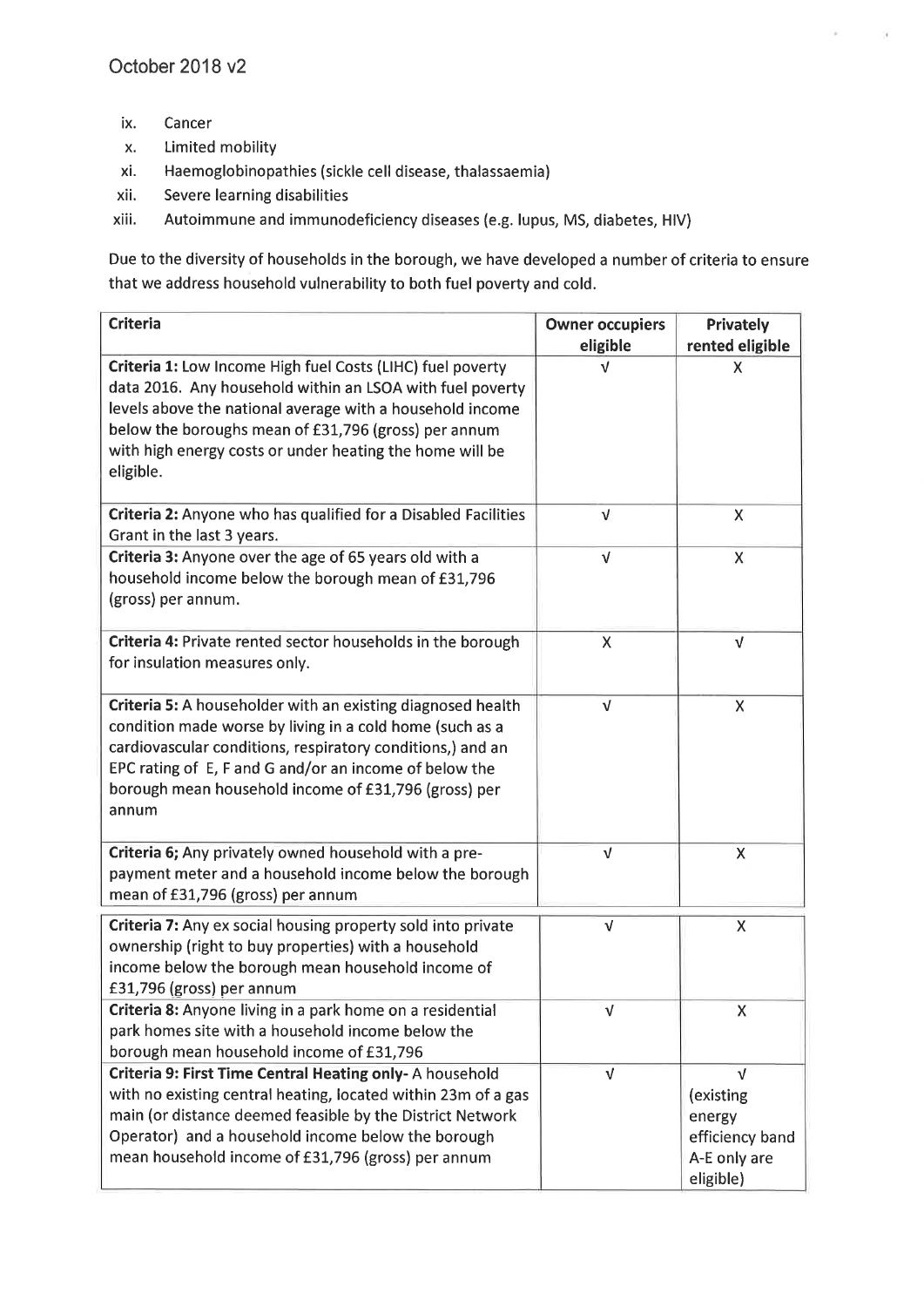# October 2018 v2

#### **External Wall Insulation (EWI)**

The need for an external wall insulation scheme remains. There will be some ad hoc projects. This will be reviewed when more information is available to the Authority regarding the levels of funding to support installation. Independent quality inspections of each external wall insulation job would be required for external wall insulation to be supported under flexible element.

We intend to facilitate EWI for one off properties situated within EWI schemes administered by other organisations, i.e. right to buy properties that adjoin properties having EWI installed by a social housing provider.

#### Governance

Primary contact for signing the declarations will be our Home Energy Conservation **Officer/Sustainability Officer:** 

**Robin Dunlevy** 

**Growth Strategy and Commissioning** 

Managed Growth and Communities Directorate

Solihull Metropolitan Borough Council

**Council House** 

**Manor Square** 

Solihull

**West Midlands** 

**B913QB** 

rdunlevy@solihull.gov.uk

#### 10 step governance process

| Step           | activity                                                                                                                                                                                 | Who is responsible                       |
|----------------|------------------------------------------------------------------------------------------------------------------------------------------------------------------------------------------|------------------------------------------|
| 1              | 5) Statement of intent published on<br>http://www.solihull.gov.uk/About-the-<br>Council/Strategies-policies/housing                                                                      | Solihull Metropolitan Borough<br>Council |
| 2              | Householder eligibility assessment: Householder<br>contact logged with referral agent. Application and<br>consent forms completed by the customer and<br>returned to the referral agent. | Act on Energy                            |
| ٩              | Householder offered additional energy advice i.e.<br>switching suppliers, understanding their energy bill,<br>smart meters                                                               | Act on Energy                            |
| $\overline{4}$ | <b>Declaration</b><br>A single declaration per property is sent by the<br>appointed referral agent to SMBC                                                                               | <b>SMBC</b>                              |